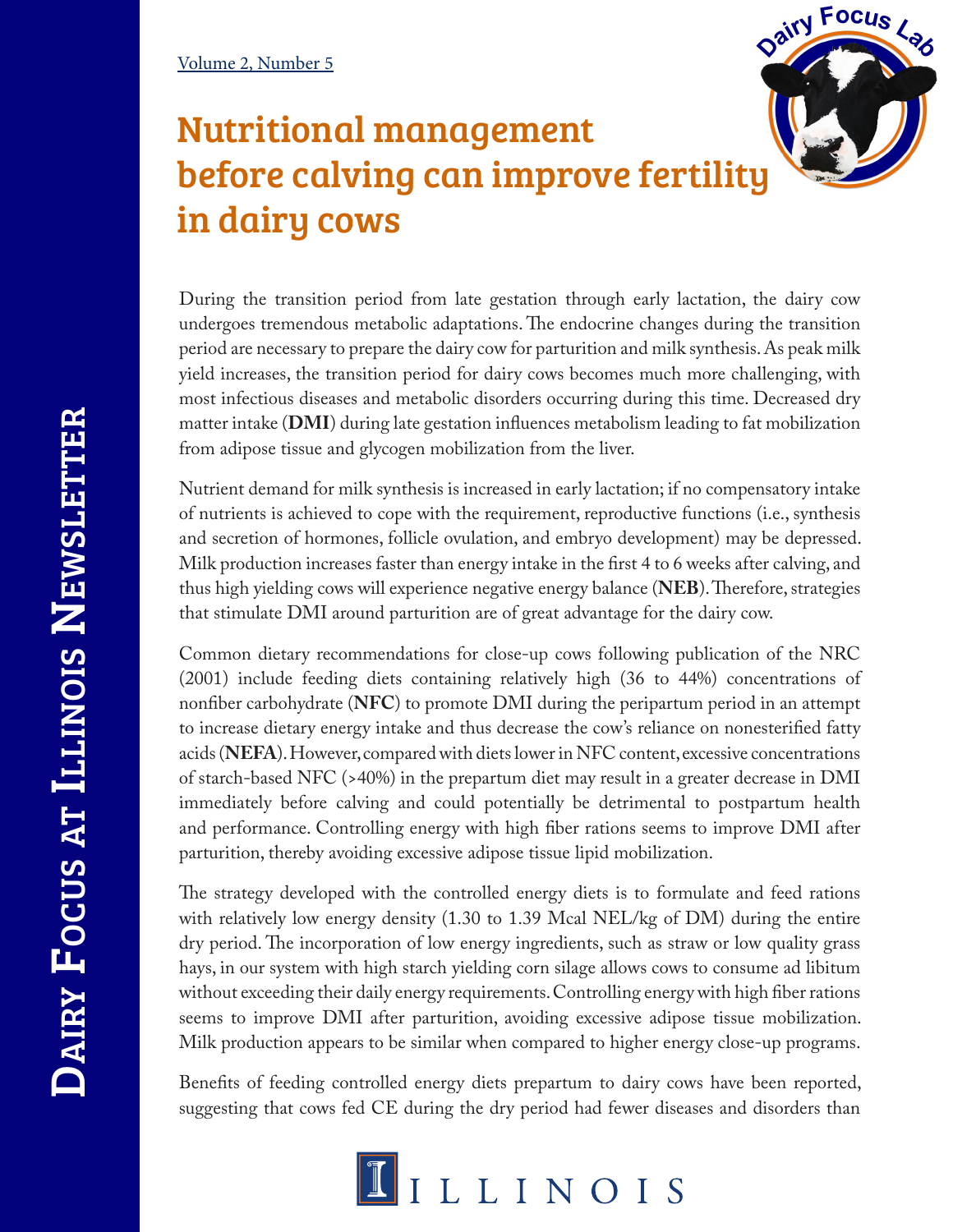cows fed high-energy diets. Excess energy consumption prepartum also seems to result in a larger decline in DMI prepartum and postpartum compared with cows having controlled intake prepartum. From a practical standpoint, the CE approach may simplify dry cow management by avoiding social stress due to group changes and allowing a single group feeding instead of the two-group approach.

Our lab performed a meta-analysis to investigate the association between prepartum energy feeding regimen and reproductive performance. Days to pregnancy (**DTP**) was used as the dependent variable to assess reproductive performance. The database was developed from 7 experiments completed at the University of Illinois from 1993 to 2010. Individual data for 408 cows (354 multiparous and 54 primiparous) were included in the analysis. The net energy for lactation (**NEL**) intake was determined from each cow's average DMI and calculated dietary NEL density. Treatments were applied prepartum and were classified as either controlled energy (**CE**; median NELI = 13.7 Mcal/d) or high energy (**HE**; median NELI = 22.1 Mcal/d) diets fed during the far-off (**FO**) or close-up (**CU**) dry periods. Cow was the experimental unit.



**Figure 1.** Survival function curves for days to pregnancy (DTP) for 332 Holstein cows fed either controlled energy (CE = blue) or high energy (HE = red) diets during the last four weeks before calving. Blue and red lines represent median values for DTC when 50% of the cows were pregnant.

Cows fed CE during the CU period had a shorter interval between parturition and conception (median = 167 and 157 d; hazard ratio = 0.696; Figure 1). Cows fed HE diets during the last 4 weeks prepartum lost more body condition score (**BCS**) in the first 6 weeks postpartum than those fed CE (−0.43 and −0.30, respectively). Cows with 3 or more lactations lost more BCS